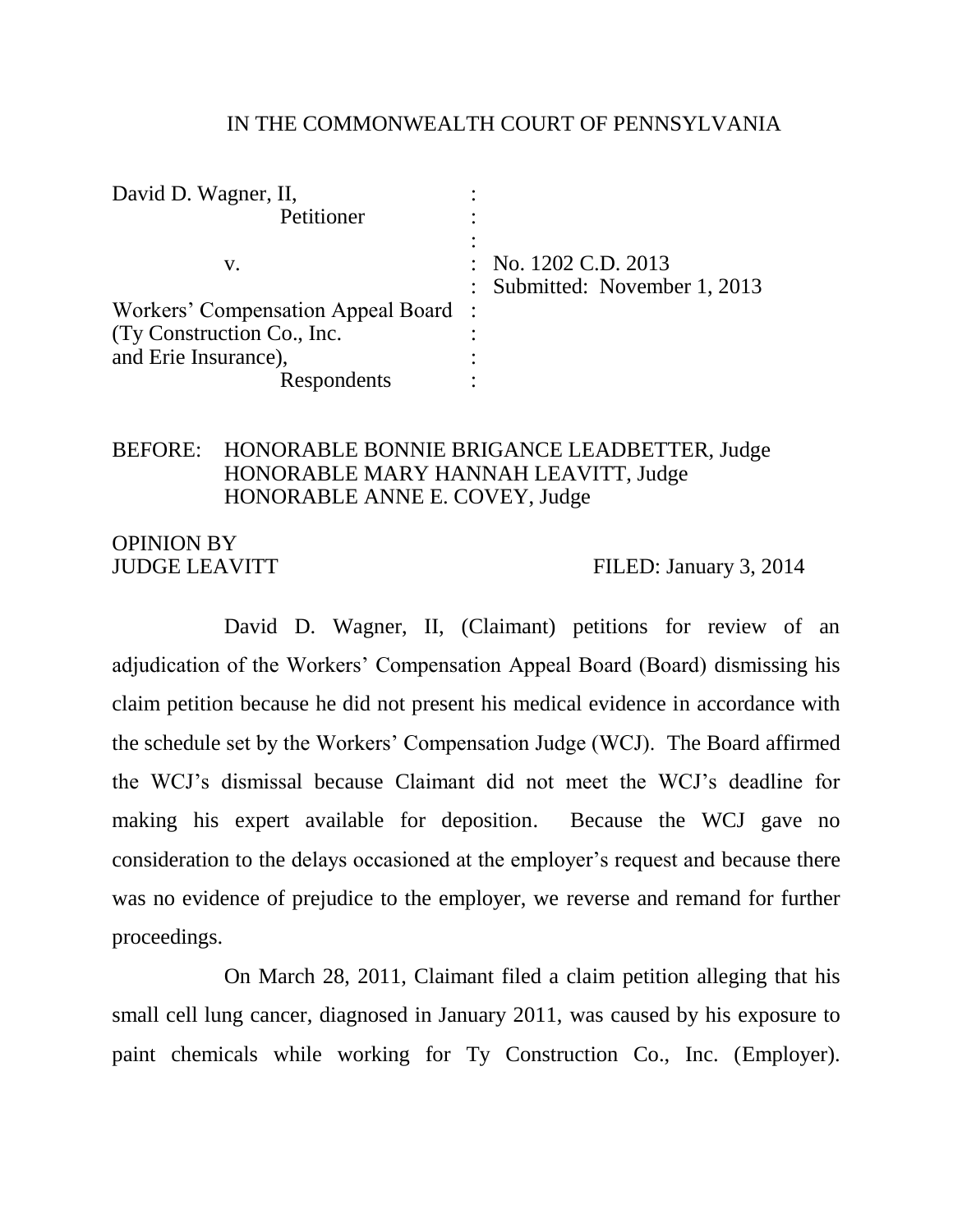Claimant requested total disability benefits and payment of his medical expenses. Employer filed an answer denying the allegations.<sup>1</sup>

The matter was assigned to a WCJ who held the initial hearing on April 11, 2011. The WCJ told the parties to "[s]tart getting your medicals done now, because it's going to be a long case." Reproduced Record at 19a (R.R. ). The case was then transferred to another WCJ, who held a hearing on June 14, 2011. At this hearing, Claimant's counsel reported that he was waiting for Claimant's treating oncologist to issue a report that Claimant's cancer was caused by his exposure to paint chemicals in the workplace. Employer agreed to provide documentation regarding the chemicals it uses so that Claimant's oncologist could review that information. The parties also agreed that Employer would not schedule an independent medical examination (IME) until it received the report from Claimant's oncologist.

One month later, at a July 19, 2011, hearing before the WCJ, Employer moved to dismiss the claim petition because Claimant had not produced the report from his oncologist. Claimant's counsel responded that he had learned only one week earlier that Claimant's oncologist "flatly refused to become involved in any legal matters" and, therefore, would not provide a medical report. R.R. 37a. Counsel stated that since learning of that fact, he began a search for an opinion from an industrial hygienist. The WCJ denied Employer's motion and directed Claimant's counsel to schedule a deposition within the month, *i.e.,* by

<sup>&</sup>lt;sup>1</sup> Employer filed a joinder petition alleging that any injury Claimant may have sustained was attributable to his employment with Remco, Inc. The WCJ eventually dismissed Remco from the litigation. Remco's dismissal is not an issue in the present appeal.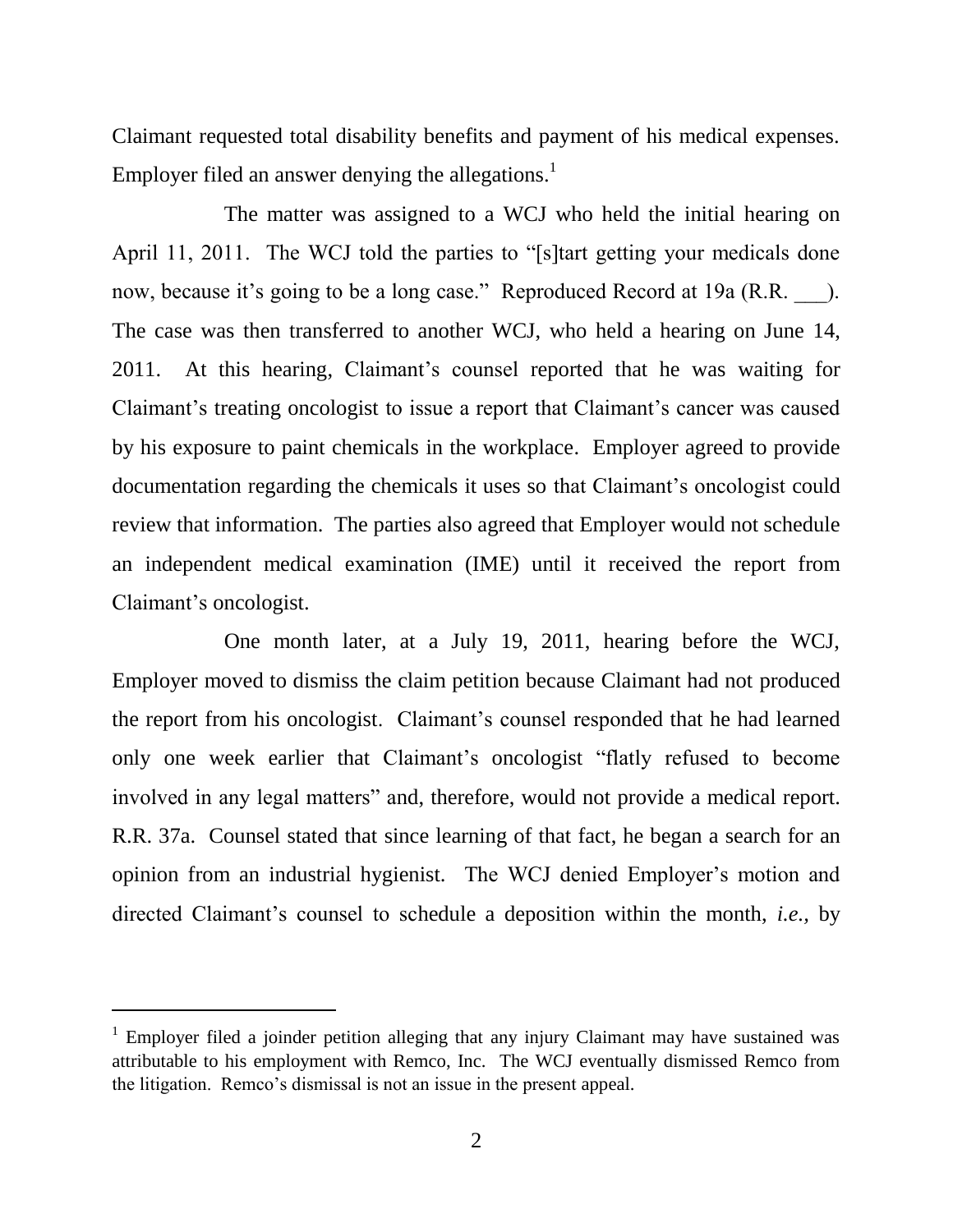August 19, 2011. Claimant then testified in support of his petition, and the hearing adjourned.

At the next hearing on August 23, 2011, Employer renewed its motion to dismiss. However, the WCJ gave Claimant another 30 days to produce a medical report. Accordingly, the WCJ issued a written order directing Claimant's counsel to "submit medical evidence" no later than September 24, 2011, or his client would face a dismissal. R.R. 87a. Claimant produced a medical report on causation from a pulmonologist at Hershey Medical Center on September 22, 2011, and scheduled her deposition for October 2, 2011.

The next hearing before the WCJ was held on May 15,  $2012.<sup>2</sup>$ Counsel explained that Employer had requested a delay in the deposition scheduled for Claimant's expert so that Employer could first obtain an IME of Claimant. Employer's medical expert produced the IME report on January 5, 2012. Because the deposition of Claimant's expert had not yet been held, Employer moved to dismiss the claim petition.

Claimant's counsel responded that he had been "trying valiantly to reschedule" the deposition since receiving Employer's IME report in January, but he was having difficulty because his expert personally scheduled her depositions and she was a busy practitioner. He also noted that her deposition had been scheduled for October 2, 2011, but was postponed at Employer's request. Finally, Claimant's counsel noted that because Employer's owner would be offering testimony about the paints and chemicals used in his business, it would make sense to schedule the medical deposition after the deposition of Employer's owner.

<sup>&</sup>lt;sup>2</sup> The WCJ was on a medical leave of absence from January 2012 to May 2012. R.R. 128a.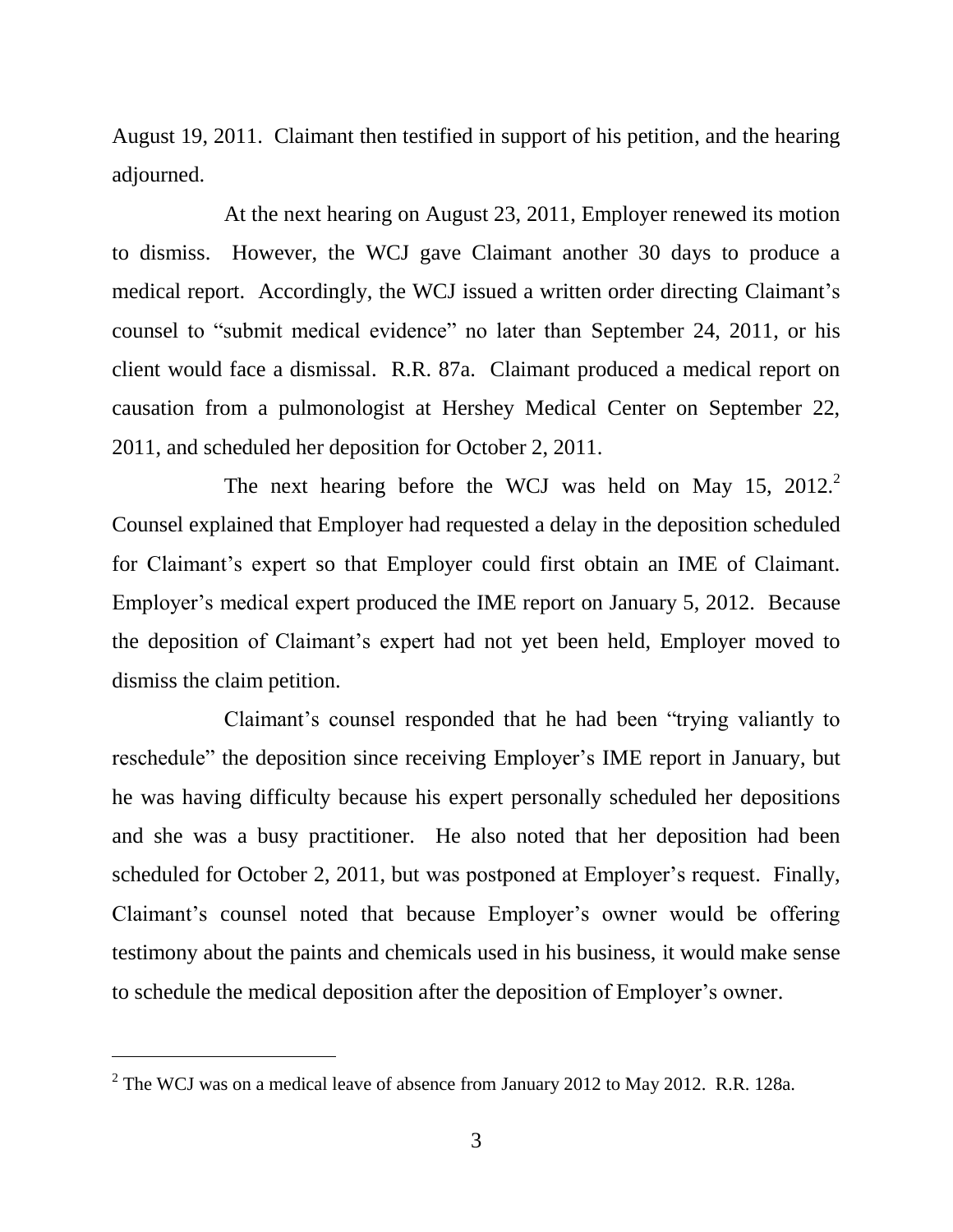The WCJ granted Employer's motion to dismiss because Claimant had failed "to produce supportive evidence within the time limit set by this [WCJ]." WCJ Decision, July 12, 2012, at 1; Order. Specifically, the WCJ found as follows:

> On July 19, 2011, *this [WCJ] ordered that the evidence in this case, in the form of a deposition, be produced by August 19, 2011*. Said evidence was not produced within the time limit set by this [WCJ], pursuant to Act 147 [Act of November 9, 2006, P.L. 1362] and the Special Rules of Administrative Practice and Procedures before [WCJs] as ordered at trial.

WCJ Decision, July 12, 2012, at 1; Record No. 2 (emphasis added).

Claimant appealed, and the Board affirmed. Noting that a WCJ is permitted to close the evidentiary record when a party does not comply with time limits set by the WCJ, the Board affirmed the WCJ's exercise of discretion. The Board further noted that it was of no moment that Employer may not have been prejudiced by Claimant's failure to schedule the deposition because such a showing is not required where a claimant has repeatedly failed to meet deadlines imposed by the WCJ. Claimant then petitioned for this Court's review.<sup>3</sup>

On appeal, Claimant argues that the Board erred in imposing the very harsh penalty of a dismissal. The record contains no evidence that Employer was prejudiced by the unforeseen delays in Claimant's submission of medical evidence. In any case, part of the delay was occasioned by Employer, who took months to

 $3$  This Court's review of an order of the Board is limited to determining whether the necessary findings of fact are supported by substantial evidence, whether Board procedures were violated, whether constitutional rights were violated or an error of law was committed. *City of Philadelphia v. Workers' Compensation Appeal Board (Brown)*, 830 A.2d 649, 653 n.2 (Pa. Cmwlth. 2003).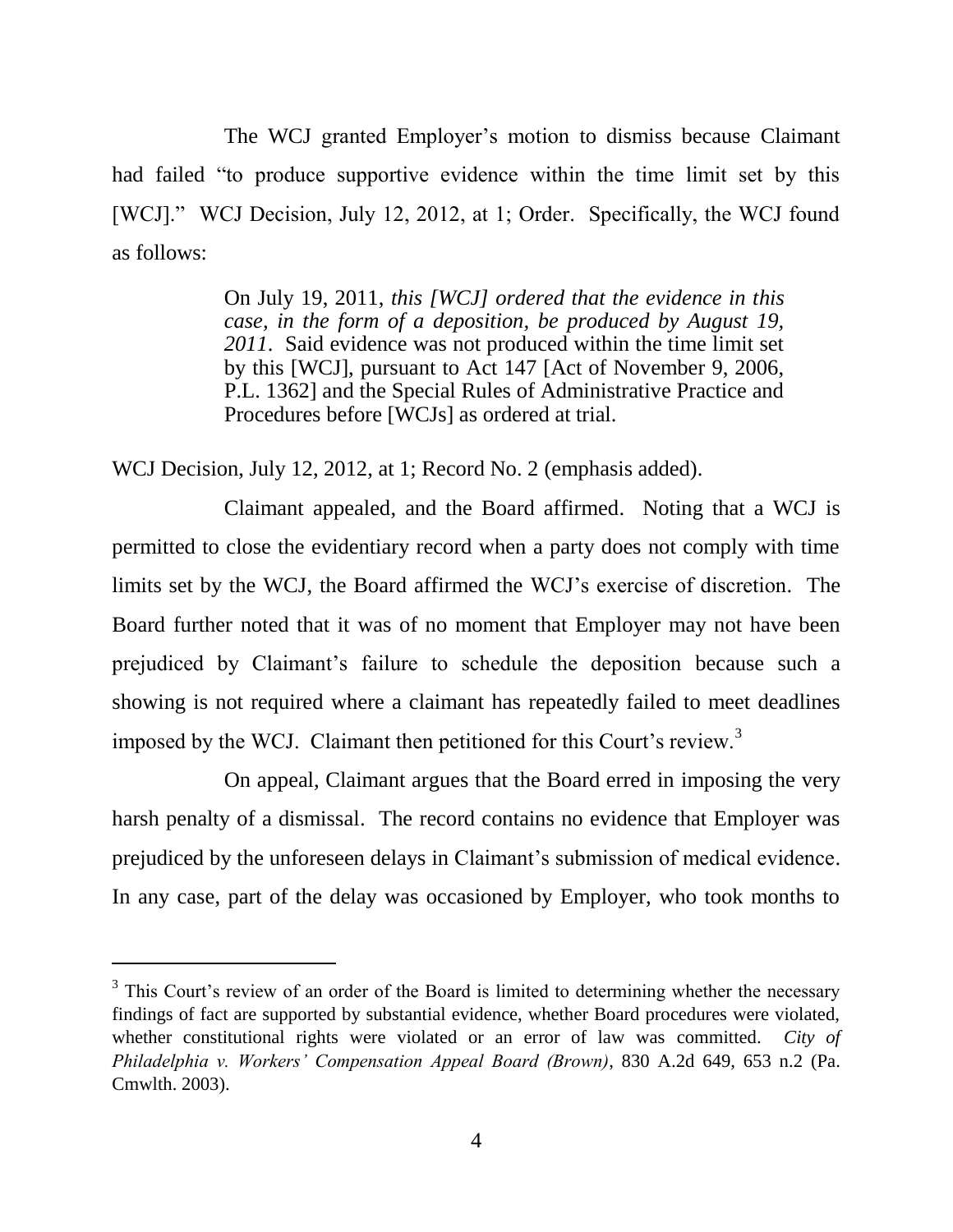produce an IME report. Further, the Board gave no consideration to the fact that Claimant's counsel was using his best efforts to meet the WCJ's deadlines and that his inability to succeed was not his fault. Employer rejoins that Claimant was given ample opportunity to secure his medical evidence and, thus, it is irrelevant whether Employer was prejudiced.

In a claim petition proceeding, the claimant bears the burden of establishing all the necessary elements to support an award. *Inglis House v. Workmen's Compensation Appeal Board (Reedy)*, 535 Pa. 135, 141, 634 A.2d 592, 595 (1993). The claimant must prove that he sustained a work-related injury and, when there is no obvious causal connection between the injury and the alleged work-related cause, unequivocal medical evidence is necessary to establish that connection. *Degraw v. Workers' Compensation Appeal Board (Redner's Warehouse Markets, Inc.)*, 926 A.2d 997, 1000 (Pa. Cmwlth. 2007).

The Special Rules of Administrative Practice and Procedure Before Workers' Compensation Judges govern procedures and have as their main purpose "to promote, consistent with fairness and due process, the orderly and expeditious determination of proceedings before [WCJs] under the act and the Disease Law to implement the remedial intent of the act and the Disease Law." 34 Pa. Code §131.1(a). The WCJ "may, for good cause, waive or modify" time deadlines. 34 Pa. Code §131.3(a). This includes deadlines for submitting medical evidence, to wit:

> The deposition of a medical expert testifying for the moving party shall be taken within 90 days of the date of the first hearing scheduled *unless the time is extended or shortened by the [WCJ] for good cause shown*.

34 Pa. Code §131.63(c) (emphasis added). As has been observed,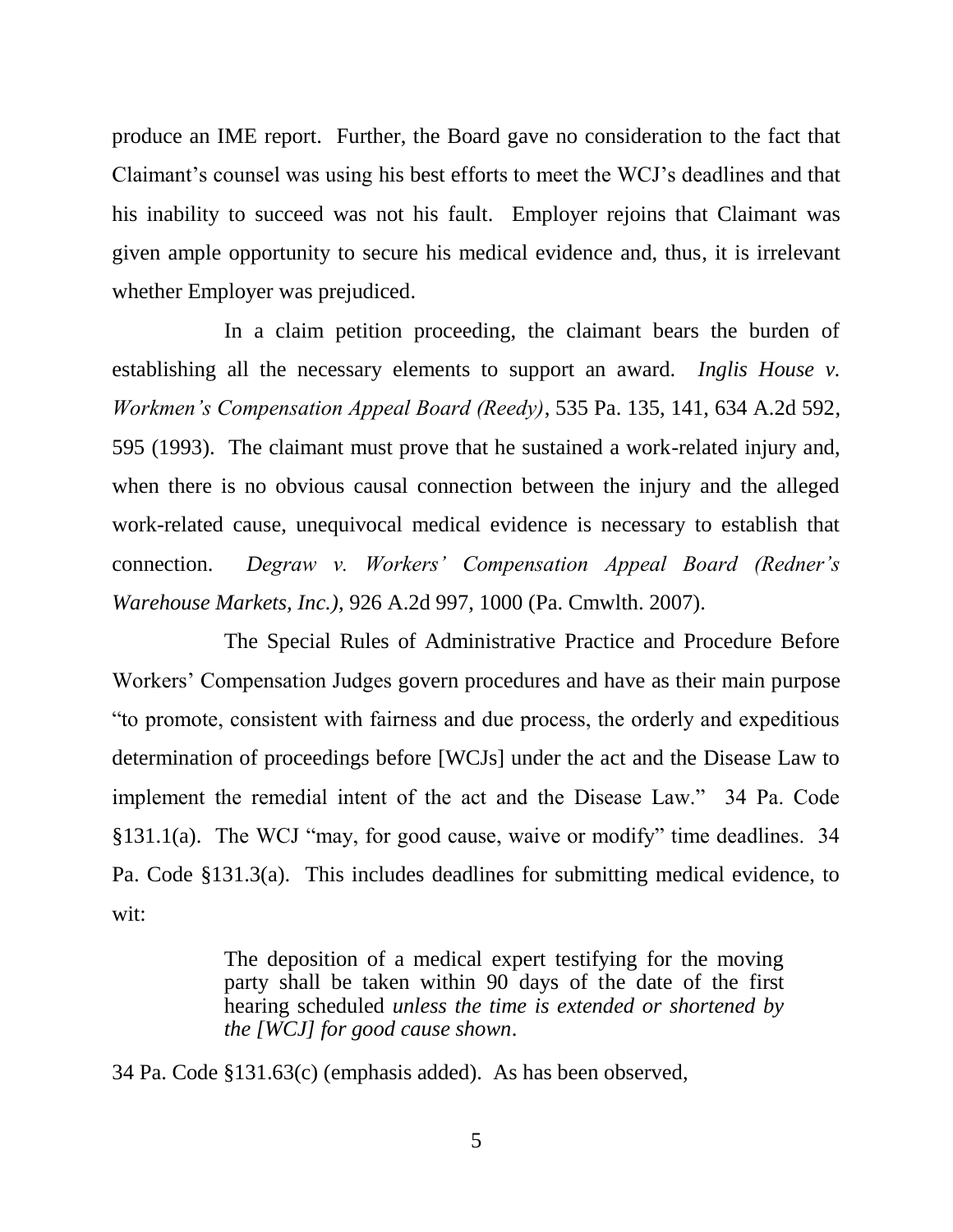[The Special Rules] give the WCJ who wishes to enforce them significant power over the scheduling, prosecution and defense of the litigated case…. [The Special Rules] must be tempered, however, by recalling the pervasive doctrine that the interests of justice are not to be defeated in the course of litigated workers' compensation proceedings…. *With regard to lack of prosecution, the WCJ is not to dismiss a case unless there is "prejudice" shown by the moving party*.

DAVID B. TORREY AND ANDREW E. GREENBERG, WORKERS' COMPENSATION LAW AND PRACTICE §13:119 (West, 2008) (emphasis added).

This Court has explained that "it is within the WCJ's discretion to control his docket by ordering parties to comply with litigation in a timely manner." *US Airways v. Workers' Compensation Appeal Board (McConnell)*, 870 A.2d 418, 423 (Pa. Cmwlth. 2005). If they do not comply, the WCJ may close the record and preclude the submission of evidence, provided he first warns the parties that the record will close. *Fremont Farms v. Workmen's Compensation Appeal Board (Phillips)*, 608 A.2d 603 (Pa. Cmwlth. 1992). Nevertheless, a WCJ's dismissal of a petition for lack of prosecution can be set aside for abuse of discretion. *Baird v. Workmen's Compensation Appeal Board (MCTEL)*, 602 A.2d 452 (Pa. Cmwlth. 1992).

In *Baird*, the claimant did not offer any medical evidence in support of her claim petition over the course of two years because she was also pursuing a recovery in a third party tort action. The employer agreed to an indefinite postponement of the claim petition, pending the outcome of the third party case, because the claimant was protecting its subrogation interest in that litigation. However, the employer reactivated the workers' compensation case when the claimant did not provide it medical reports, as had been directed by the WCJ. When the claimant did not appear for a hearing, the WCJ granted the employer's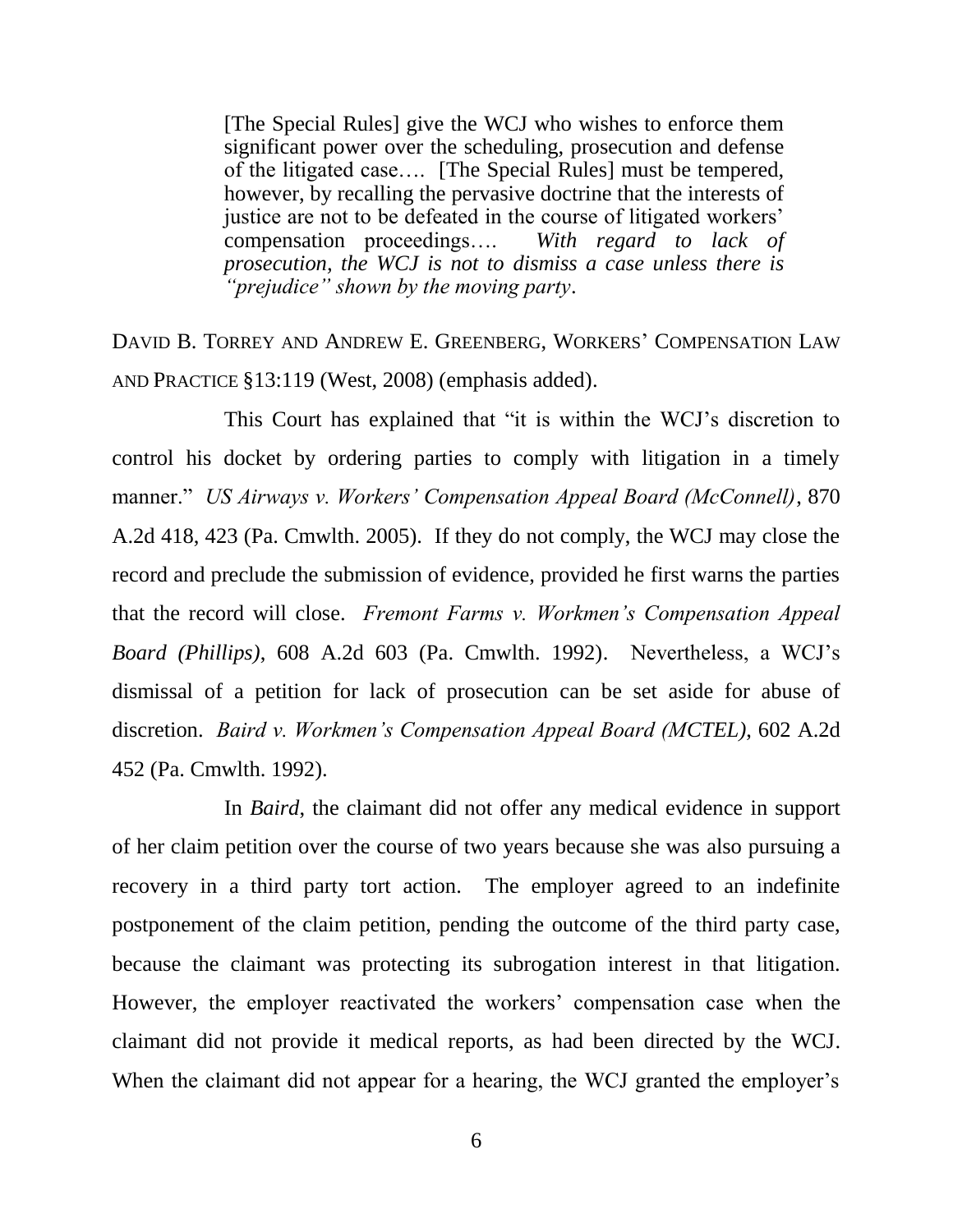motion to dismiss the claim petition for failure to prosecute. This Court reversed, holding that "because of the harshness of the action, *dismissal is only appropriate where prejudice is shown*." *Id*. at 454 (emphasis added). We found no prejudice because the employer had agreed to postpone the claim petition and because resolution of the third party action protected the employer's interest.

In *US Airways*, 870 A.2d 418, the WCJ dismissed a claim petition for lack of prosecution because the claimant failed to attend three separately scheduled IMEs in violation of the WCJ's order. The Board affirmed the WCJ's dismissal, but it deleted the words "with prejudice" from the WCJ's order, making it possible for the claimant to pursue compensation in another petition. This Court reinstated the dismissal "with prejudice" because the WCJ had found, as fact, that the employer had been prejudiced by its inability to obtain an IME before the claimant's impending hip surgery. We explained:

> Thus, *because the WCJ properly found that the ongoing delay caused by Claimant was prejudicial to Employer*, and because it is within the WCJ's discretion to control his docket by ordering parties to comply with litigation in a timely manner, we hold that the Board erred in ordering the deletion of the words "with prejudice" from the WCJ's order.

*Id.* at 423 (emphasis added).

Claimant argues that *Baird* and *US Airways* teach that there must be a finding of prejudice to the employer before a claim petition can be dismissed for lack of prosecution. Here, there was no finding of prejudice, and there was none because the parties were still gathering and presenting their evidence. The deposition of Claimant's expert was not the only outstanding item.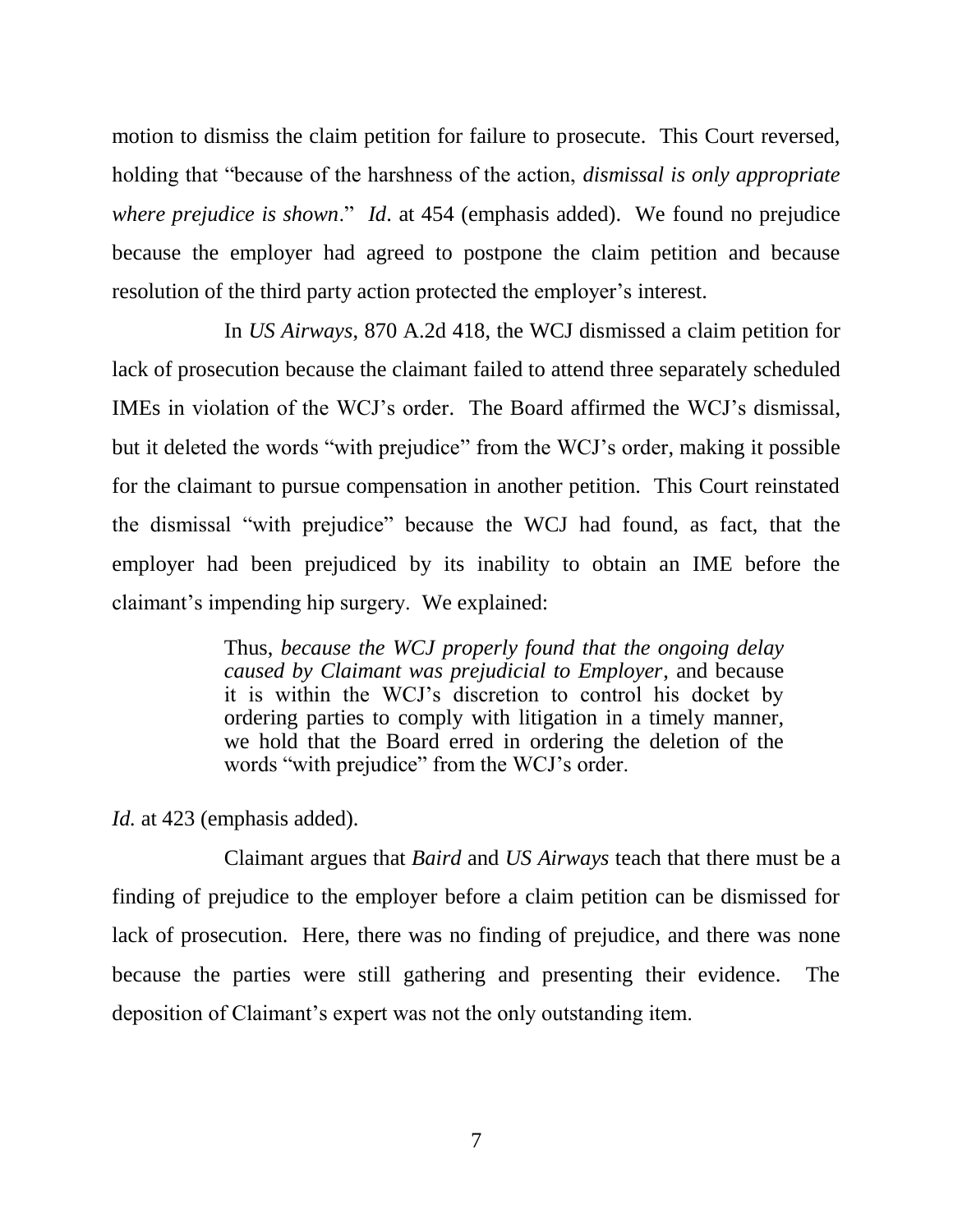For its part, Employer argues that *Baird* and *US Airways* are not controlling. It relies, instead, upon *Cipollini v. Workmen's Compensation Appeal Board (Philadelphia Electric Company)*, 647 A.2d 608 (Pa. Cmwlth. 1994).

In *Cipollini*, this Court upheld the WCJ's dismissal of the claimant's claim petition where, over the employer's strenuous objections, the WCJ had continued the case several times to allow the claimant an opportunity to depose fact and medical witnesses. The claimant's counsel disregarded the WCJ's deadlines, admitting that he had not taken any action on the case. He did not "schedule the deposition of [his] medical witness" despite being warned that the record would close. *Id.* at 611. The WCJ dismissed the claim petition because of "counsel's obvious lack of trying." *Id.* at 611 n.8. This Court affirmed the dismissal even though the claimant's "misfortune resulted *solely from her counsel's failure to act* on [ample] opportunities" to present her case. *Id.* at 611 (emphasis added).<sup>4</sup> We rejected the claimant's argument that, under *Baird*, dismissal was improper because there was no explicit finding of prejudice to the employer. We noted, further, that unlike the employer in *Baird,* the employer in *Cipollini* had objected to continuances.

On balance, the precedent does not support a dismissal of Claimant's claim petition. *Baird* established that a claimant will not be placed out of court

<sup>4</sup> *See also Purvis v. Workmen's Compensation Appeal Board (Del Ran Builders)*, 664 A.2d 235 (Pa. Cmwlth. 1995) (holding that the WCJ did not abuse his discretion in dismissing a claim petition where the claimant failed to appear at two hearings without explanation); *Clayton v. Workers' Compensation Appeal Board (Carpentry Concepts, Inc.)*, 881 A.2d 51 (Pa. Cmwlth. 2005) (upholding the dismissal of a claim petition with prejudice because of the claimant's "dilatory" behavior of failing, despite being given three extensions by the WCJ, to produce any evidence in support of his claim, either through his own testimony or medical evidence, and failing to appear for the final hearing without explanation).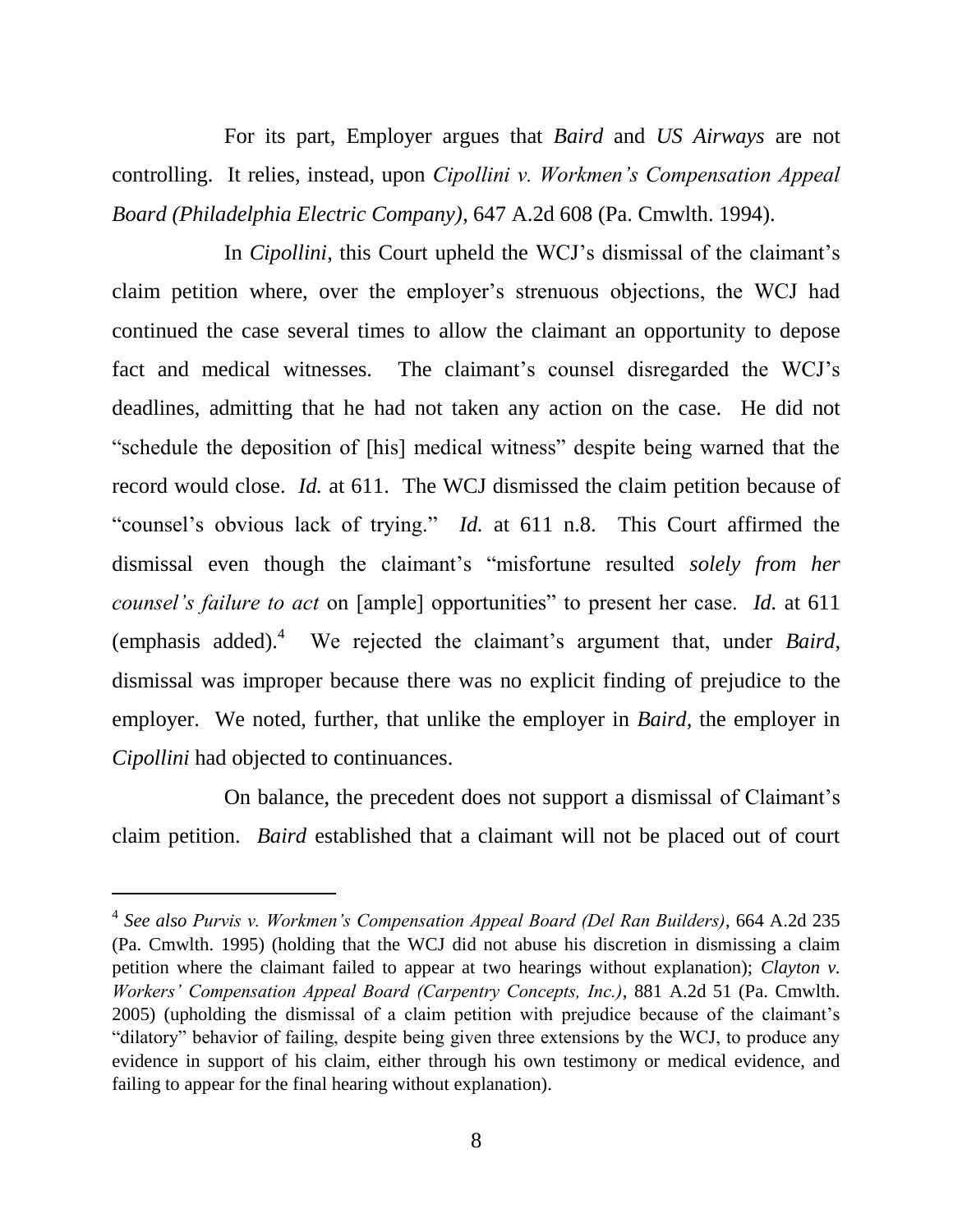unless the employer can establish prejudice, and *US Airways* confirmed that principle. Prejudice was established in *US Airways* because the claimant's refusal to attend an IME left the employer unable to obtain critical medical evidence before the claimant's surgery. *Cipollini* did not establish that prejudice is an irrelevant consideration. Nor did it establish that a WCJ may dismiss a claim petition simply because the employer objects to a continuance. The dispositive fact in *Cipollini* was that the claimant's counsel did not try to schedule a medical deposition.

The facts in this case are different. Claimant's counsel encountered an unforeseen hurdle when he learned in July 2011 that Claimant's treating oncologist would not participate in litigation in any way. Claimant was given one month to schedule a medical deposition, which was a tight schedule, considering that Claimant had, first, to find a new expert, who cannot be expected to author a reliable medical report overnight.

The WCJ's sole factual finding to support his dismissal was that Claimant did not abide by the WCJ's order to have a medical deposition by August 19, 2011. This finding is inconsistent with the record. The WCJ seems to have forgotten that he extended this deadline to September 24, 2011, and he overlooked Employer's acknowledgement that Claimant's medical report met that deadline. The WCJ also overlooked the fact that Claimant had arranged for the deposition of his expert for October 2, 2011. That deposition did not take place only because *Employer requested* a continuance. In fact, the deposition had to be delayed for three months while the parties waited for Employer's physician to produce an IME report. Claimant's counsel told the WCJ that he was working diligently to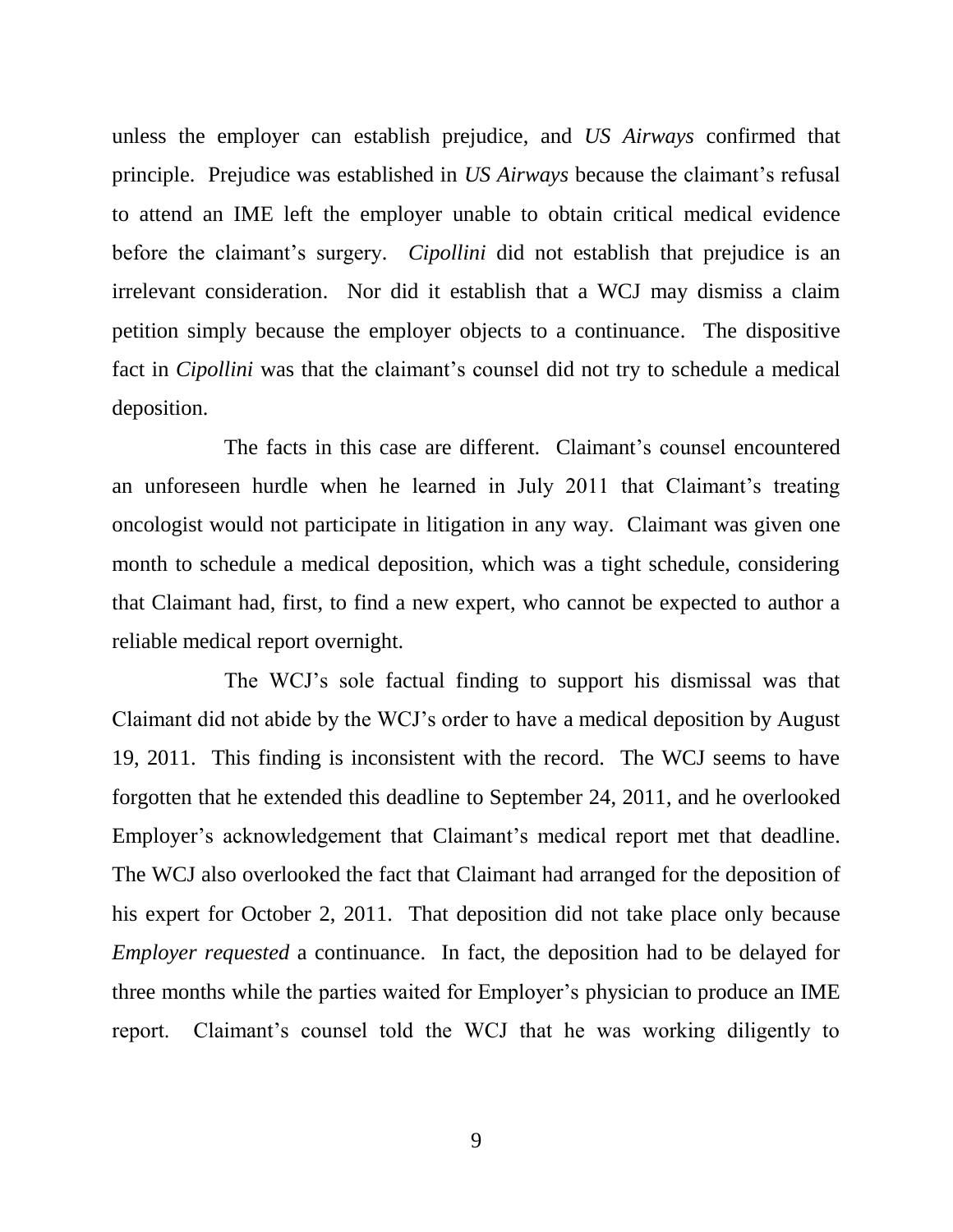reschedule the deposition of Claimant's expert, and Employer did not dispute this representation of Claimant's efforts.

In *Cipollini,* the delays were all caused by the claimant's counsel, who "did not try" to meet the WCJ's schedule. By contrast, here, Claimant's counsel met the WCJ's schedule for producing a medical report; had successfully scheduled the medical deposition once; and was actively trying to reschedule the deposition. Further, a significant part of the delay was caused by Employer's expert.

Employer learned the lesson of *Cipollini* and, thus, repeatedly moved to dismiss the claim petition. *Cipollini* was not intended to relieve attorneys of the need to be professional and respectful of opposing counsel's challenges. Employer's counsel asked Claimant's counsel to cancel the scheduled deposition of Claimant's expert, and he complied with the request. The parties then waited over three months for Employer's expert to produce an IME report. *Cipollini* does not stand for the principle that delays occasioned by the employer's expert must be suffered, but those occasioned by the claimant's expert will not be.

*US Airways* and *Cipollini* involved the conduct of persons responsible for the prosecution of the case: the claimant and the claimant's counsel. The claimant in *US Airways* refused to attend three different IMEs in defiance of the WCJ's order. The counsel in *Cipollini* was found "not to be trying" and offered no explanation for his phlegmatic performance. There must be more flexibility in dealing with a third party expert, whose performance is beyond the direct control of either the claimant or the employer. At some point, the inability of a party to produce a medical expert for deposition must have consequences. It may be that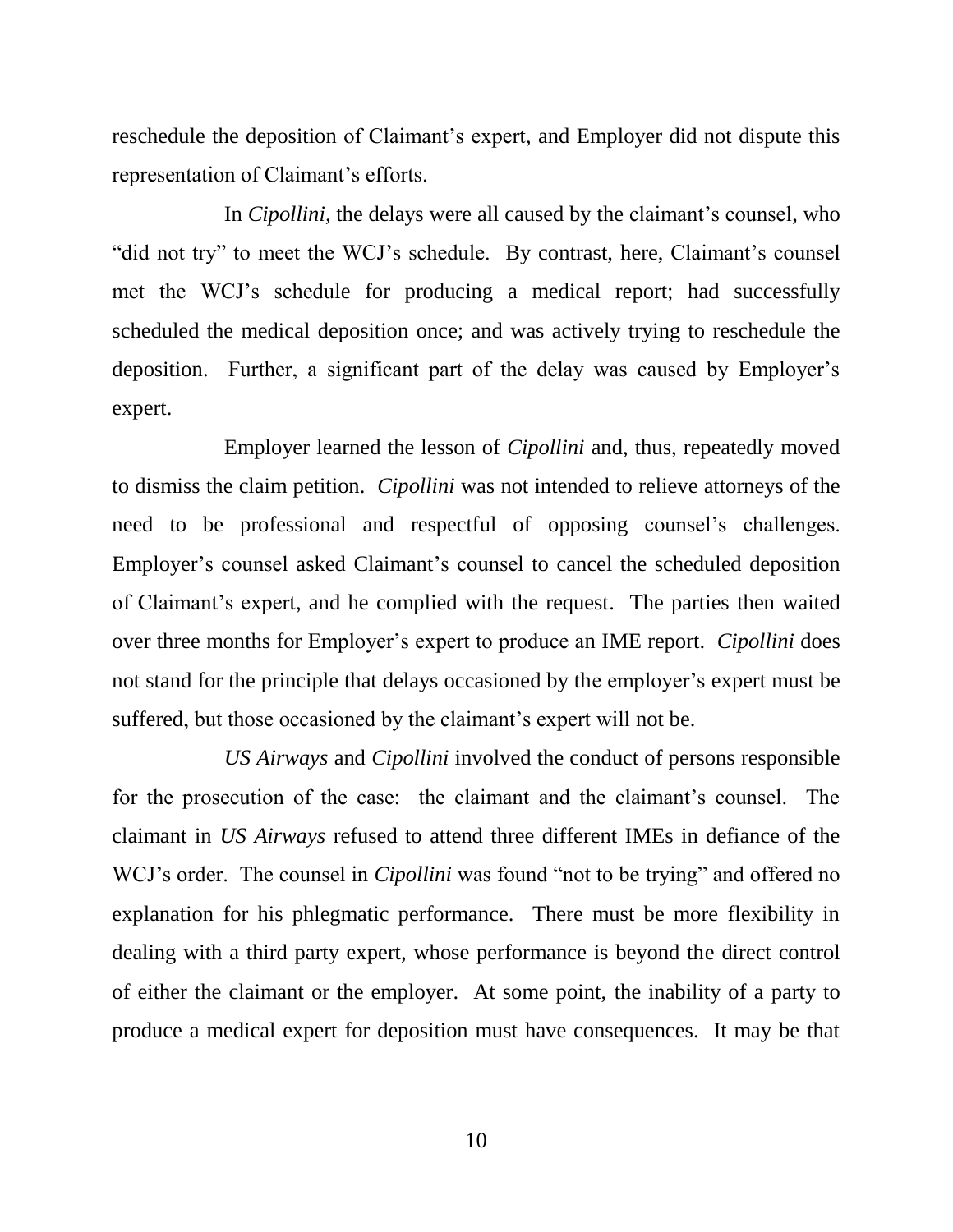the evidence will not be admissible or, in the appropriate case, a petition will be dismissed.

*Baird* established that a claim petition will not be dismissed for lack of prosecution without evidence of prejudice to the employer. <sup>5</sup> *Cipollini* is the exception to this rule, but it applies where the evidence shows that the claimant's counsel is "not trying" to advance the case. Here, Claimant's counsel attempted to reschedule the deposition of his medical expert, a point conceded by Employer. On these facts, the *Cipollini* exception does not apply. Given the lack of any prejudice to Employer, we hold that the WCJ abused his discretion by dismissing the claim petition.

Accordingly, we reverse the Board's order and remand the matter to the Board, with instructions to remand to the WCJ for further proceedings on the merits of Claimant's claim petition.

> \_\_\_\_\_\_\_\_\_\_\_\_\_\_\_\_\_\_\_\_\_\_\_\_\_\_\_\_\_\_ MARY HANNAH LEAVITT, Judge

 $<sup>5</sup>$  There was no prejudice alleged or shown in this case. Employer argued only inconvenience,</sup> complaining that Claimant was "wasting everybody's time." R.R. 39a. In this regard, Employer failed to acknowledge the "waste of time" occasioned by its own medical expert, which was comparable to the delay caused by Claimant's expert. The case was not over because there were other depositions yet to be taken. In sum, prejudice is not present.